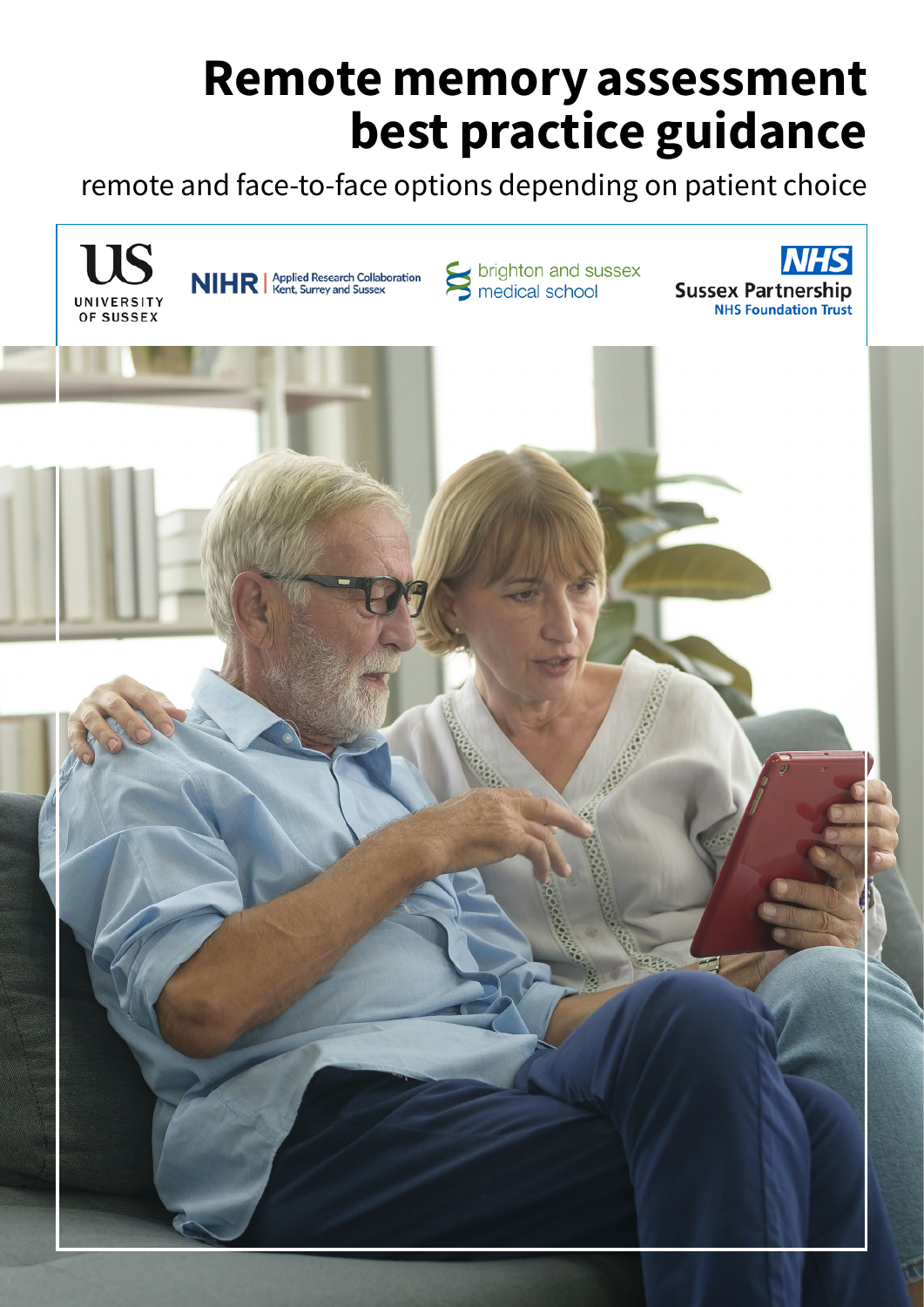### **Introduction**

Following the COVID-19 outbreak, many Memory Assessment Services (MAS) responsible for assessing and diagnosing dementia had to make a decision about if and how they could continue delivering a service. For many, the decision was made to halt all MAS provision until face-to-face services could resume. For others, efforts were made to develop a "remote" MAS, where the service was provided using phone or video technology to communicate. This toolkit is based on a research study that evaluated patient, carer and clinician experiences of remote MAS during the pandemic in three services in Sussex, Surrey and South London. Whilst the study started during the COVID-19 restrictions, its findings may be applicable beyond the pandemic and indicate the potential for the remote pathway to be embedded as part of routine clinical practice. This toolkit is designed to illustrate and guide good practice principles in developing a remote assessment pathway.

The remote memory assessment pathway can be entirely remote or form part of a hybrid model, which includes both face-to-face and remote options. Different components can be interchangeable dependent on clinical need and patient preference, providing flexible services that empower patient choice and support the management of complexity. It is important to keep in mind that remote MAS may not be suitable for all patients, and a flexible approach is essential.

Clinicians, researchers, people with dementia and their carers have contributed to the development of this toolkit.

The aim of this toolkit is to quide development of a remote MAS pathway that:

- 1. supports best practice for remote memory assessment
- 2. enables patient and carer choice
- 3. aims to offer high levels of satisfaction to patients and carers
- 4. installs confidence and sets standards for implementation of a remote MAS pathway
- 5. enables services to build on and sustain progress towards the objectives of the NHS long term plan

As an alternative to face-to-face appointments video technology is recommended for remote memory assessment, including for cognitive testing, diagnostic video consultations, and prescribing. Telephone consultation for assessment is not recommended.

This toolkit can be adapted locally including for memory assessments undertaken in primary care.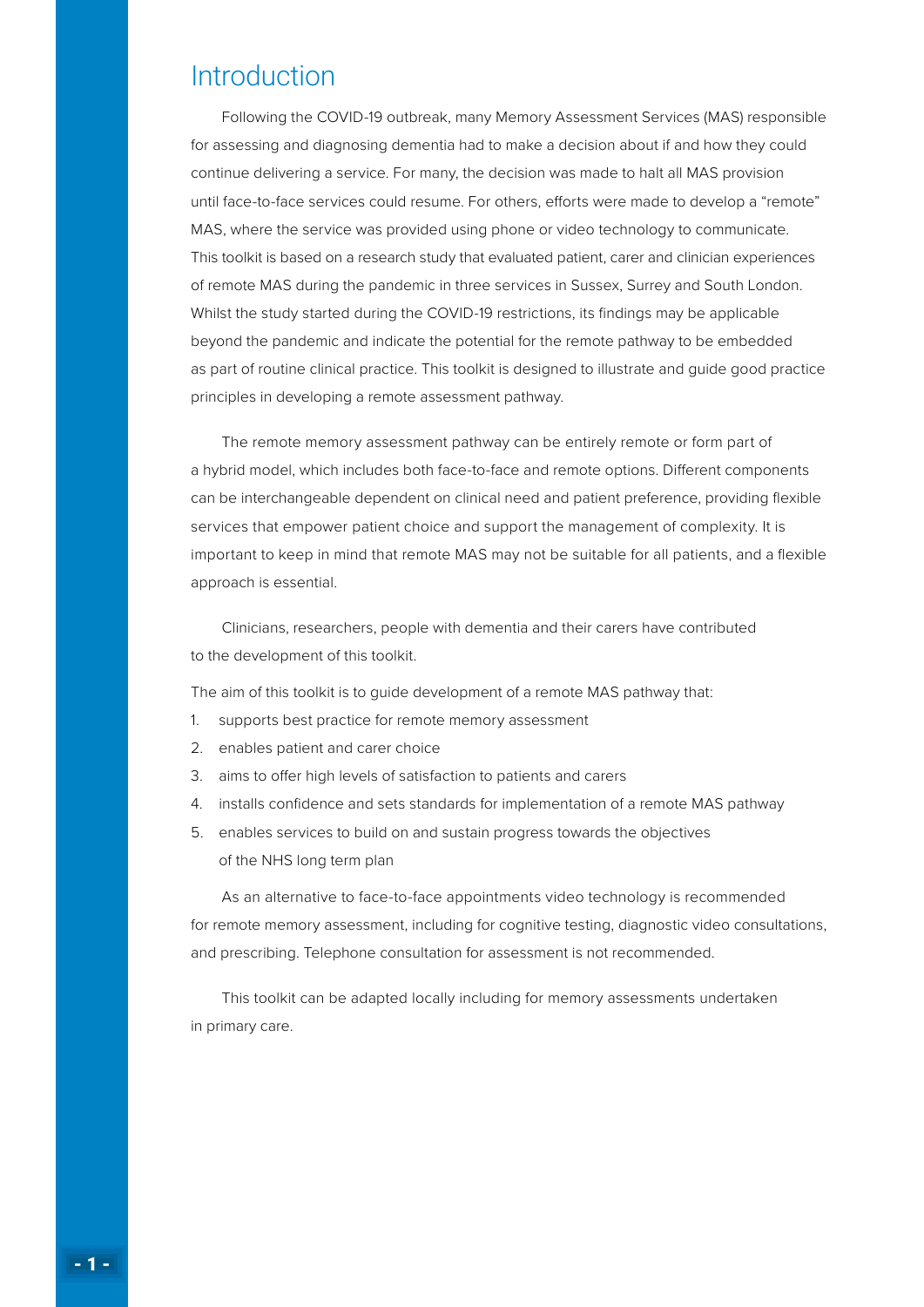# Remote memory assessment COVID-19 study findings

Further details of research methodology and findings are included in Appendix 1.

In summary, our study found that both patients, carers and clinicians were satisfied with remote memory assessment when conducted via video conferencing. Good communication and engagement between clinicians and patient/carers is centrally important, and this was enhanced by being able to see one another (e.g. through video conferencing). Some assessment tools were preferable to use during a remote consultation because they were considered more adaptable to this format. Study findings are summarised as follows:

| <b>PATIENT/CARER FINDINGS</b>                                                            | <b>CLINICIAN FINDINGS</b>                                                                                           |
|------------------------------------------------------------------------------------------|---------------------------------------------------------------------------------------------------------------------|
| Benefits of remote MAS include<br>convenience, reduced stress<br>and avoidance of travel | Benefits of remote MAS included safety<br>(COVID-19), flexibility, patient satisfaction,<br>and better use of time  |
| Familiarity with technology helped                                                       | Limitations included digital connection<br>problems, inclusion of more steps<br>in the process for some clinicians* |
| Access to 'swifter' assessment was valued                                                | Telephone consultation disliked                                                                                     |
| Comfort with remote assessment<br>increased with experience                              | Clinician communication skills<br>and interaction was centrally important                                           |
| Limited post diagnosis support**                                                         | Post-diagnostic support variable                                                                                    |
| Overall all clinicians reported that there<br>is a place for remote in MAS services      | Overall highly satisfied with remote MAS                                                                            |

\* We recommend remote pathways mirror face to face pathways as closely as possible to avoid extra steps. \*\* Limited post diagnosis support was in part due to COVID-19 restrictions, and also how support was accessed on a remote pathway. Post-diagnostic support should be the same whether offered remotely or face-to-face.

Overall, the findings indicate that a remote assessment is an acceptable alternative to face-to-face memory assessment pathway for most people. These findings illustrate that older people and/or those with cognitive difficulties can engage with technology with appropriate support. Remote memory assessment provides a useful service option and choice for people undergoing investigations for memory complaints.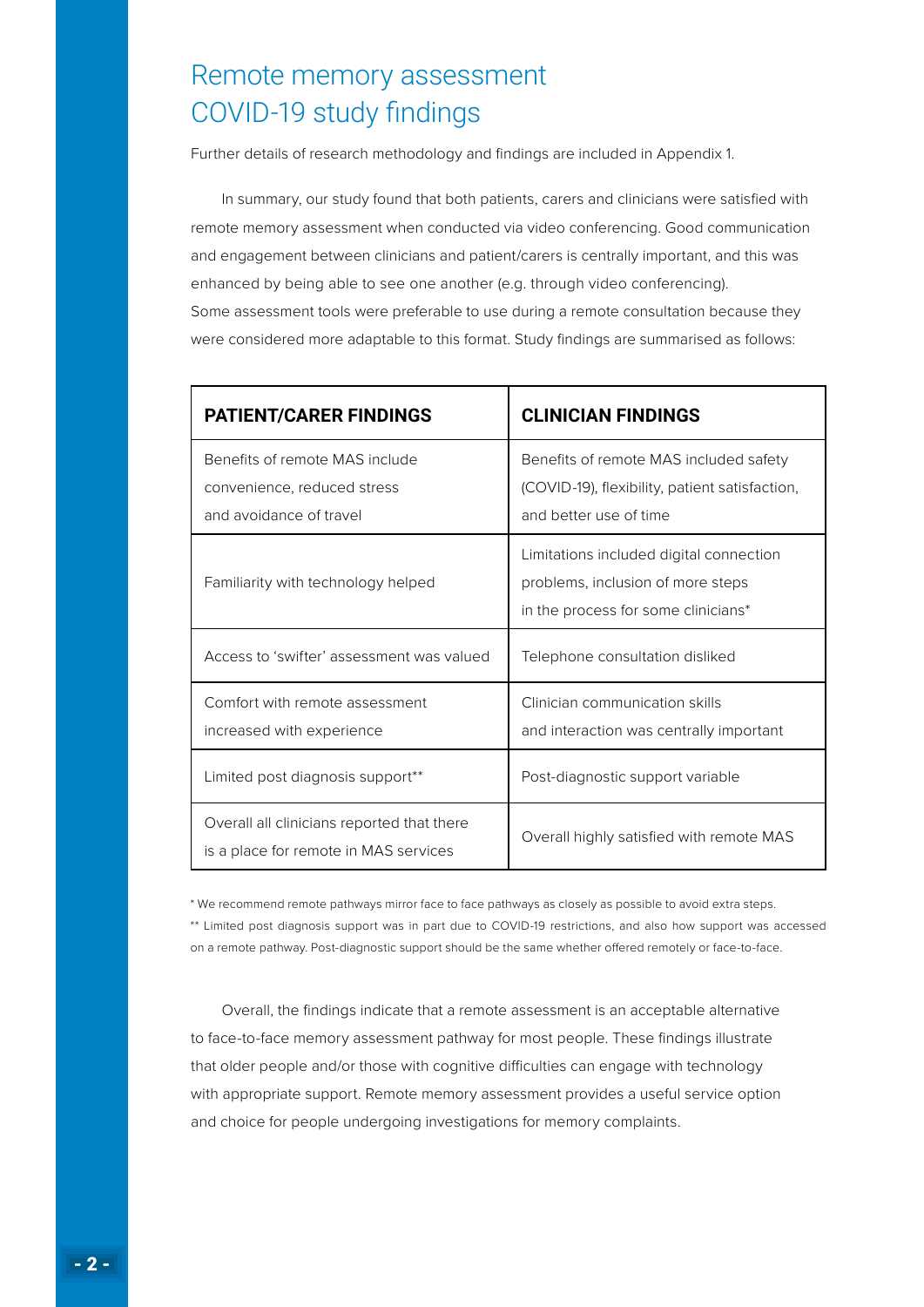#### KEY RESEARCH MESSAGES

- The remote memory assessment is an effective way to provide choice and deliver dementia diagnostic services.
- Video conferencing, where patients and clinicians can see one another, has advantages (e.g. being able to see facial expression and non-verbal reaction) and provides higher satisfaction for both patients and clinicians when compared to telephone interactions.
- Clinician interpersonal skills are even more important when working remotely than in face-to-face setting.
- Supporting patients to use remote technology is essential.
- Advantages for offering remote memory assessments extend beyond COVID-19 and (e.g. avoidance of travel or convenience of involvement for carers living remotely including overseas).
- Some memory assessment tools are more adaptable to the remote use that others.

### Remote memory assessment recommendations

#### RECOMMENDATIONS FOR REMOTE MEMORY ASSESSMENT PATHWAY

- Virtual consultation should be offered as a choice if appropriate for the patient. Flexibility to change and/or to have a hybrid pathway is important.
- Both remote and face-to-face pathways should offer the same access and quality of service.
- Patients generally need support to use the technology, this could be a family carer or guidance from an administrator or a clinician.
- Patients without technology support may not be suitable for remote MAS
- Patients, carers, and clinicians prefer video conferencing to telephone and therefore telephone is not recommended.
- A larger screen device is recommended for remote appointments (above 9 inches/23 cm) - mobile phones are not recommended for assessment.
- Clinicians may need support to become comfortable with using the technology, and conducting consultations virtually. Practice amongst staff may be required.
- Appropriateness for remote appointments and any risk factors should be identified at pre-assessment. For example, remote MAS is not suitable when the patient has severe sensory impairments, anxiety around technology or if there are safeguarding concerns.
- Some assessment tools can be more easily adapted to suit virtual consultation than others and patient drawings can be captured via screen shots.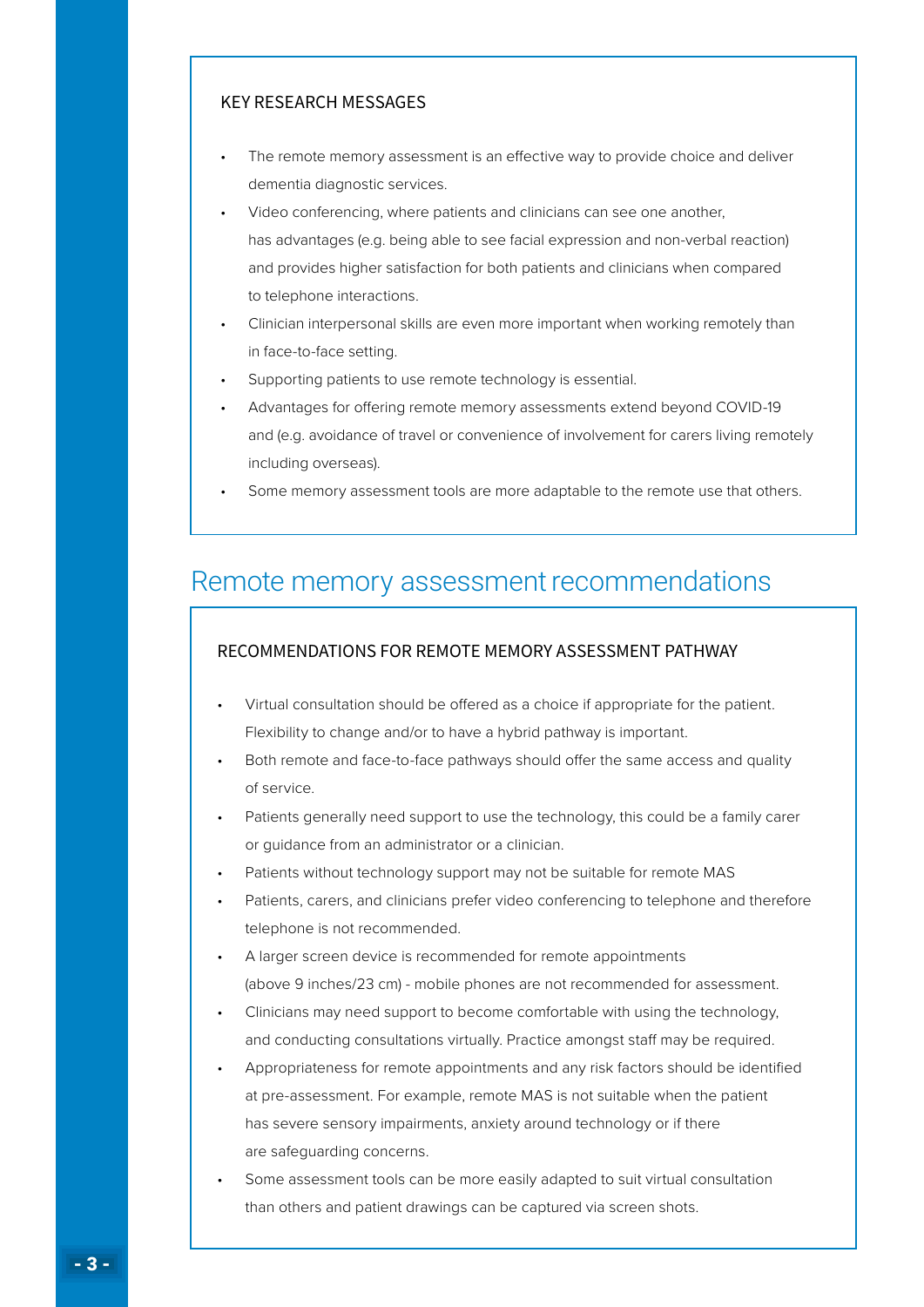# Steps of remote memory assessment

#### An example: North West Sussex remote memory assessment pathway

The following diagram describes the North West Sussex hybrid memory assessment pathway, where every step can take place either as a face-to-face or a remote appointment. The feasibility call should always take place ahead of the first remote contact.

# **EXAMPLE REMOTE MAS PATHWAY**

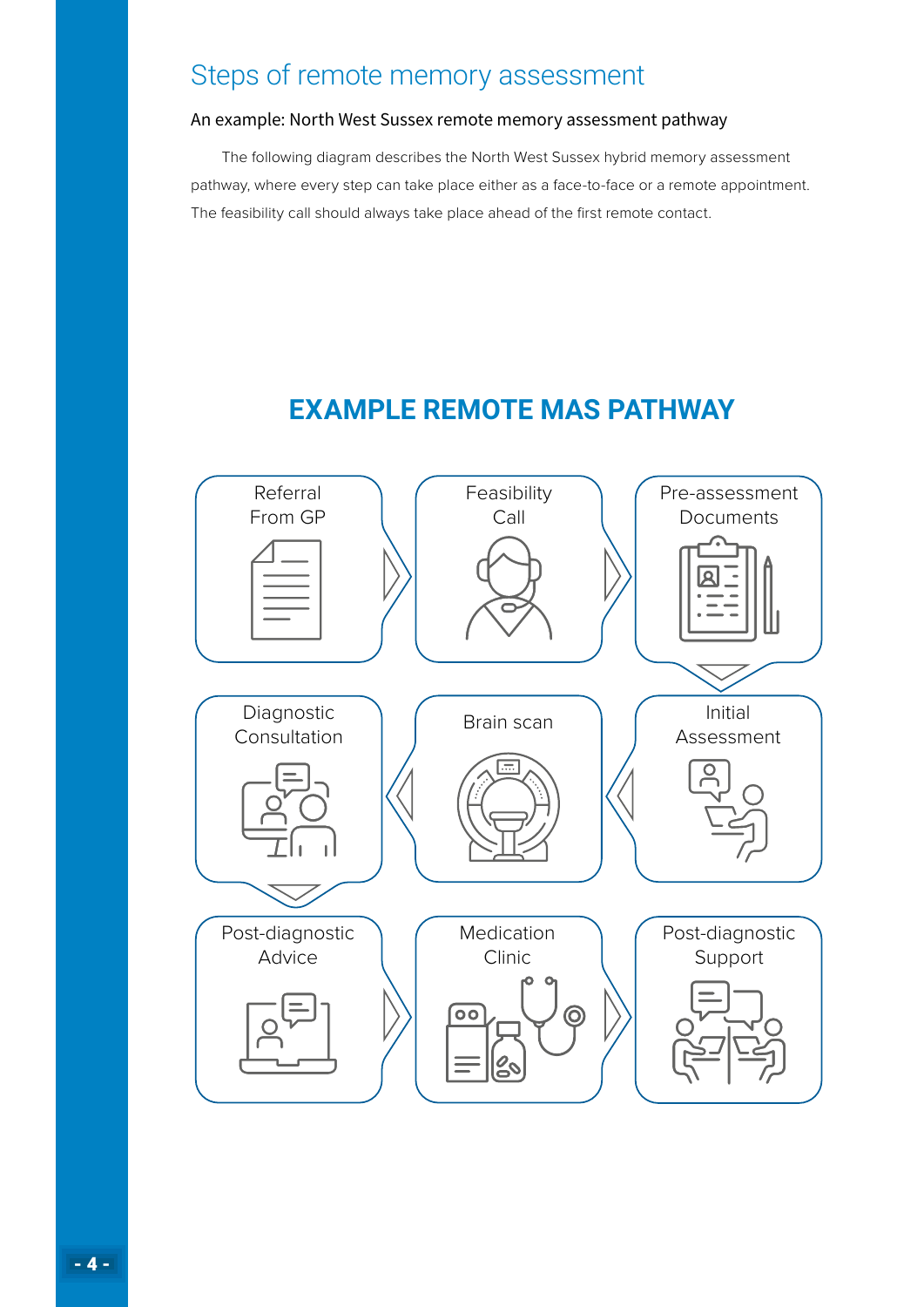# Referral and initial contact

#### GP referral

Establish suitability for a remote memory assessment based on referral information.

#### If suitable for remote memory assessment:

Contact patient and carer to establish patient preferences for appointment (face-to-face or remote) and establish feasibility of a remote appointment.

This includes information on the availability of:

- Access to technology clinicians recommend using a larger screened device (9 inches/23 cm).
- A stable internet connection.
- Formal/informal support to use the technology and for emotional support throughout the assessment process.

#### If remote memory assessment is chosen by the patient:

- Share the patient information film for virtual consultation ([Click here](http://bit.ly/RMAS-video)).
- Recommend that the patient/carer 'test' technology with family members beforehand.
- Send pre-assessment documents in the post, or via email.

#### **North West Sussex pre assessment pack includes:**

- Semi-structured collateral information questionnaire.
- Cambridge Behavioral Inventory.
- Functional assessment tool, e.g. Bristol Activities of Daily Living Scale (BADLS).

### Initial assessment

At each remote appointment clinicians should:

- Be aware of patient confidentiality and check who else is present with the patient e.g. 'are you happy to have X present during your assessment'.
- Agree a plan with the patient/carer in case of connectivity problems and reassure the patient that the assessment will be completed by another method if needed.
- Check that the patient can hear clearly and provide guidance with camera angles, captions and volume control if needed.
- Reduce distractions by conducting appointments in private quiet rooms and inform patient if they are typing during the appointment.
- Ensure the patient is comfortable and prepared with paper, pen, and glasses etc. as needed.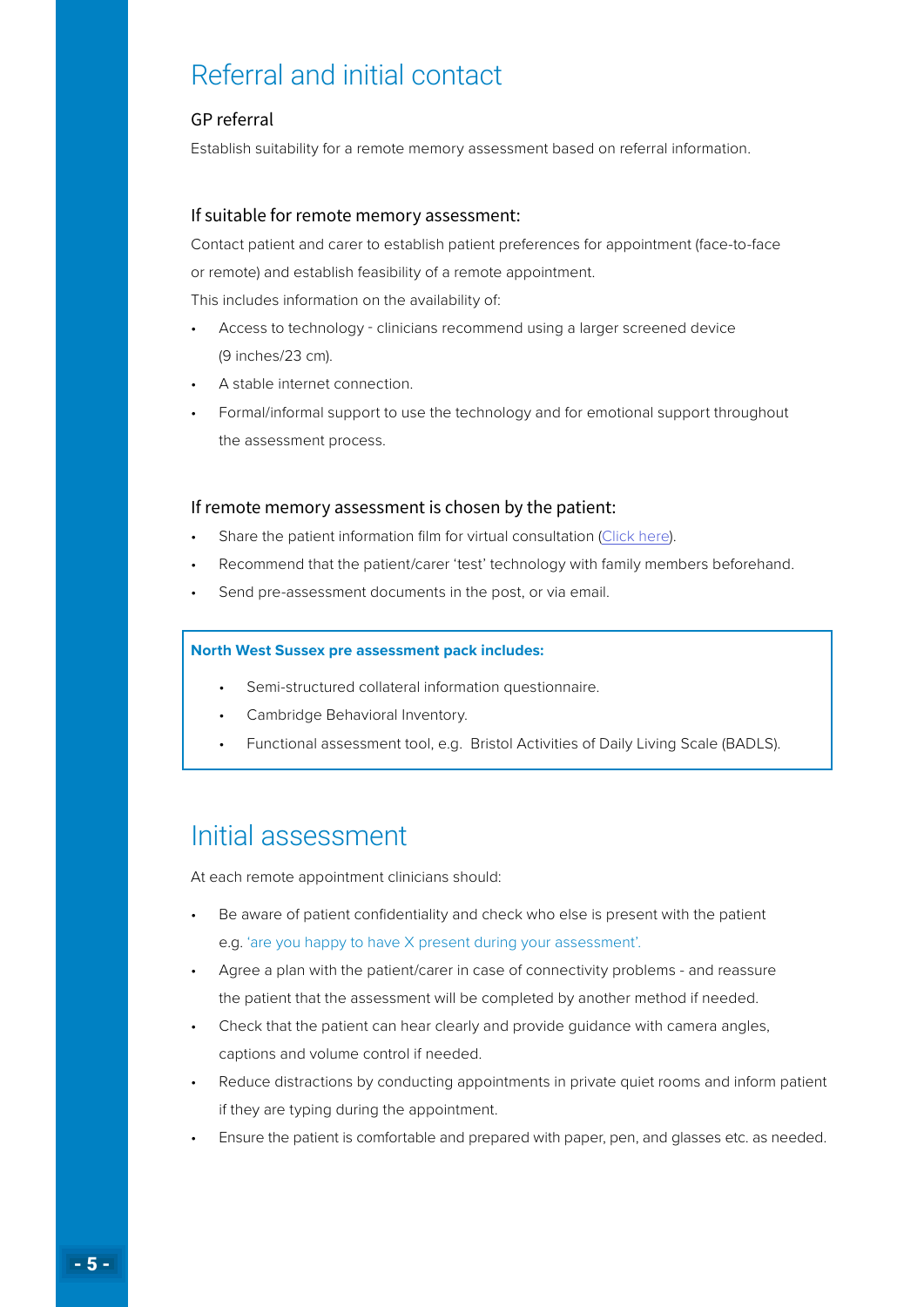#### Remote memory assessment

- 1. Review pre assessment documents.
- 2. Take clinical history (guided and informed by the returned pre-assessment questionnaires)
- 3. Undertake assessment to include guided gathering and clarification of history, and cognitive assessment via video.

#### **North West Sussex assessment tools include:**

- ACE-III.
- $M_0CA$
- Test Your Memory (TYM).
- 4. Discuss further steps, such as the need to arrange brain imaging.
- 5. Recommend that the patient has someone available to support them at the diagnostic appointment.

#### Diagnostic appointment

Complete any outstanding medical assessments as appropriate. Discuss diagnosis and post-diagnostic management. Allow time for patient and carer to ask questions or seek clarification about anything needed. Check if the patient has someone to support them following the diagnostic discussion. Prescribe medication if indicated.

#### Medication clinic (if indicated)

Follow-up in medication clinic as per local arrangements. Medication review can be done remotely if the patient is able to take their heart rate (HR) (e.g. with a BP machine at home or in another care setting).

#### Post-diagnostic support

Ensure patients are referred to post diagnostic support services. Information about post-diagnostic support services details should be shared electronically and hard copies of information also sent via the post if preferred by the patient. Remote post-diagnostic support services should be equivalent to face-to-face pathway.

#### Recommendations for memory assessment in primary care

The principles of this toolkit can also be applied in a primary care setting.

#### Patient information film for remote assessment

As part of this toolkit we have developed a patient information leaflet and an information film about remote consultations, how to prepare for them and what to expect during the appointment. These resources will be available at ([Click here](http://bit.ly/RMAS-video))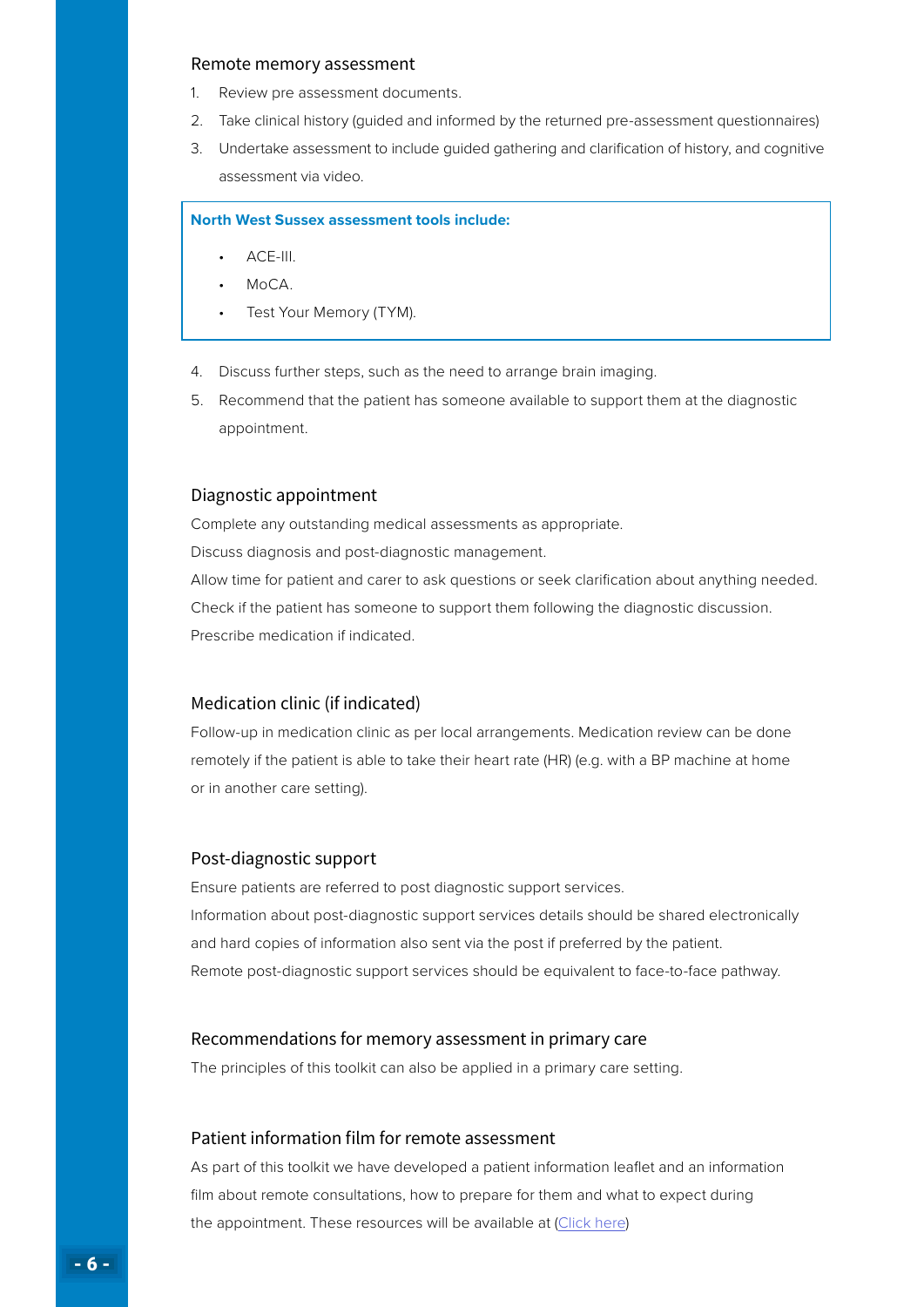# Memory assessment tool references

#### Addenbrooke's Cognitive Examination (ACE-III)

Mioshi, E., Dawson, K., Mitchell, J., Arnold, R., & Hodges, J.R. (2006). The Addenbrooke's Cognitive Examination Revised (ACE-R): A brief cognitive test battery for dementia screening. International Journal of Geriatric Psychiatry, 21(11), 1078–1085. doi: 10.1002/gps.1610

Hsieh S, Schubert S, Hoon C, Mioshi E, Hodges J.R. Validation of the Addenbrooke's Cognitive Examination III in frontotemporal dementia and Alzheimer's disease. Dement Geriatr Cogn Disord. 2013;36(3-4):242-50

#### Bristol Activities of Daily Living (ADL) scales (BADLs)

Bucks S, Ashworth D, Wilcock G, Siegfried K, 1996, Assessment of Activities of Daily Living in Dementia: Development of the Bristol Activities of Daily Living Scale, Age and Ageing, Volume 25, Issue 2, March 1996, Pages 113–120, https://doi.org/10.1093/ageing/25.2.113

#### Cambridge Behavioral Inventory

Wear, Helen J. et al. 2008, The Cambridge Behavioural Inventory revised, . Dementia & Neuropsychologia , https://doi.org/10.1590/S1980-57642009DN20200005

#### Montreal Cognitive Assessment (MoCA)

https://www.mocatest.org/remote-moca-testing/ Virtual MoCA guidance

Nasreddine, Z.S., Phillips, N.A., Bédirian, V., Charbonneau, S., Whitehead, V., Collin, I., Cummings, J.L. and Chertkow, H. (2005), The Montreal Cognitive Assessment, MoCA: A Brief Screening Tool For Mild Cognitive Impairment. Journal of the American Geriatrics Society, 53: 695-699)

#### Test Your Memory (TYM)

Brown, J. M., Wiggins, J., Dawson, K., Rittman, T., & Rowe, J. B. (2019). Test Your Memory (TYM) and Test Your Memory for Mild Cognitive Impairment (TYM-MCI): A review and update including results of using the TYM Test in a general neurology clinic and using a telephone version of the TYM Test. Diagnostics, 9(3), 116. doi:10.3390/diagnostics9030116

Brown, J., Pengas, G., Dawson, K., Brown, L. A., & Clatworthy, P. (2009). Self administered cognitive screening test (TYM) for detection of Alzheimer's disease: cross sectional study. BMJ, 338, b2030. doi:10.1136/bmj.b2030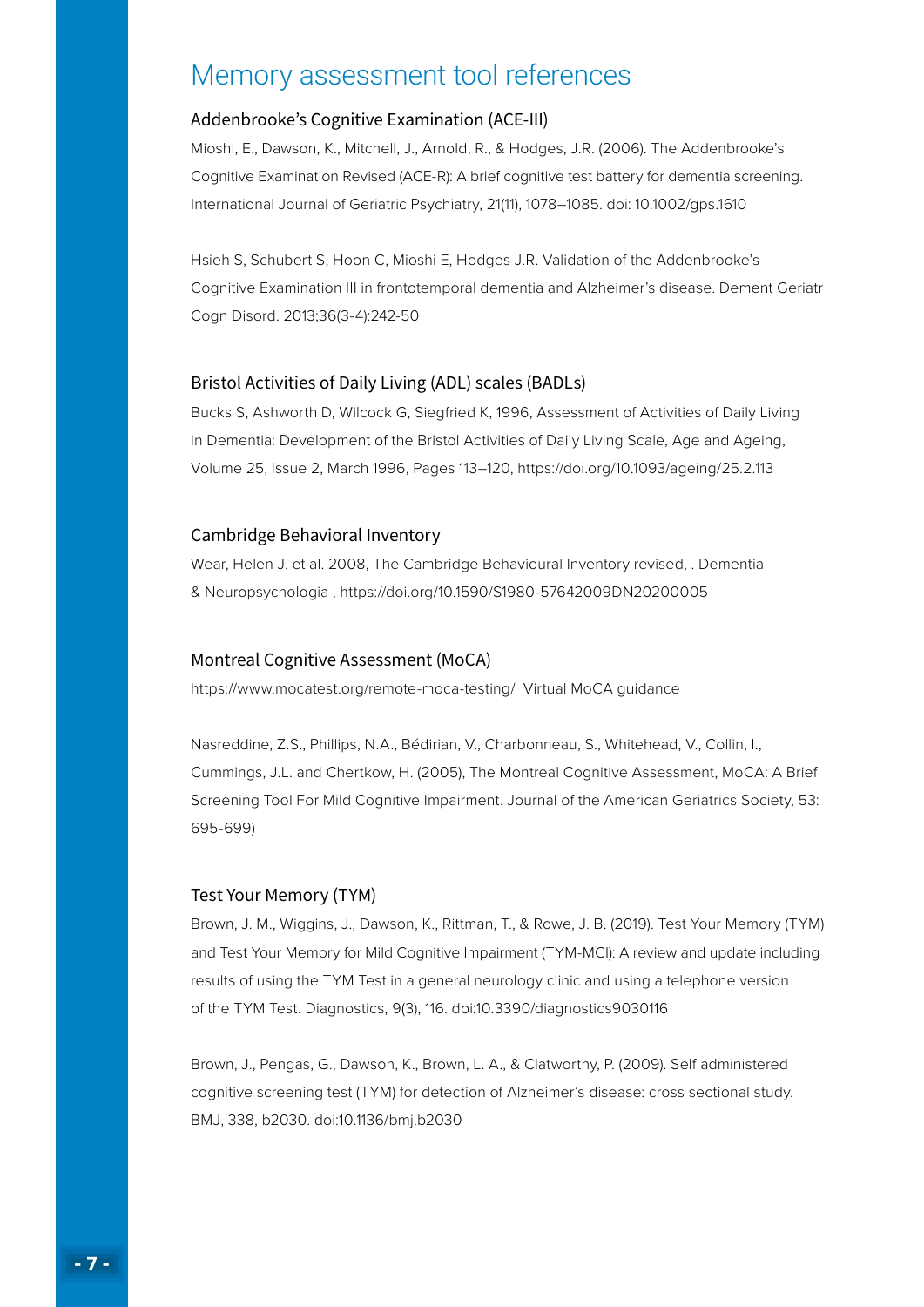# Appendix 1: Research summary

The 'Remote' memory clinic: responding to the clinical need in times of COVID-19 restrictions - a study of patient satisfaction and impact on clinical outcomes related to dementia diagnosis.

The aim of this study was to understand patient, carer and clinician satisfaction with and experience of receiving or undertaking remote memory assessment. Participants were recruited from patients and their carers who were assessed through a remote pathway in 3 memory assessment services (MAS) in Sussex, Surrey and South London. We invited 15 patient and carer dyads and 15 clinicians to take part in the qualitative sub-study to explore their experience in more detail. All patient and carer participants completed a satisfaction survey, which also had open-ended questions.

#### Study findings

Quantitative study - patients and carers

81 participants were recruited to the study (39 patients and 42 carers). Participants had a mean age of 67 and most were white British (90%).

Most participants received their remote MAS through video conference (71%).

28.4% (n=23) of participants had never previously used video conferencing software, and of those who did use it, 21.0% (n=17) used it less than once a week.

- Patient and carers were generally satisfied with the remote MAS, with 93% agreeing or strongly agreeing with the statement "Overall, I was satisfied with the assessment".
- There were no significant differences identified between patients and carers with regards to reported satisfaction
- Satisfaction was not found to be influenced by Covid-19 and lockdown circumstances.

Carers reported finding the technology easier to use than patients.

The survey results showed that only communication experiences and communication barriers were significantly associated with satisfaction, indicating that patients/carers were more satisfied if there was an absence of communication barriers and a perception that clinician was communicating clearly.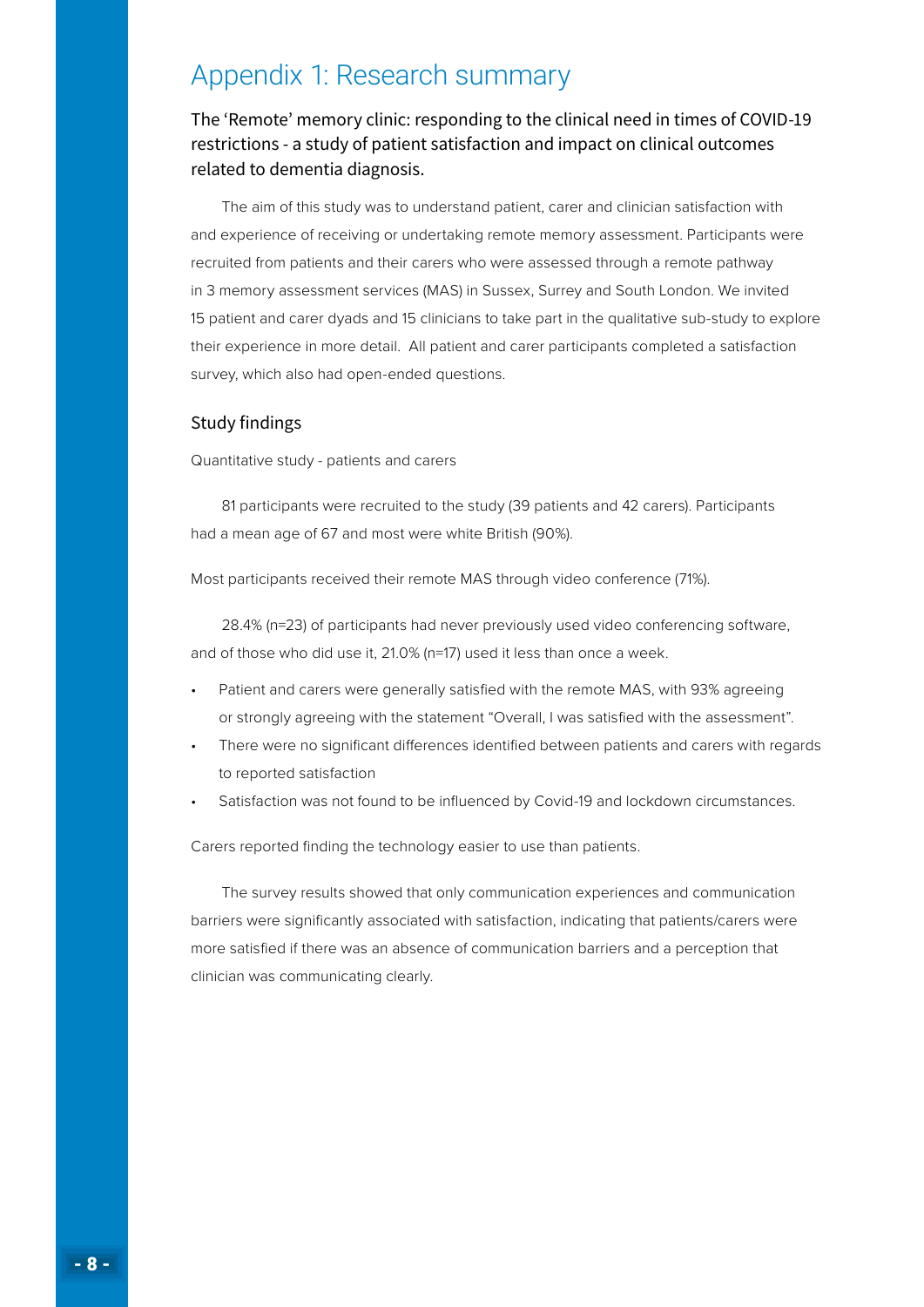#### Qualitative study - patient and carer findings

All of the 15 patients and carers interviewed were satisfied with the remote MAS. Key factors included the perceived value of a receipt of diagnosis and access to further support, the skill of clinician and being listened to, as well as a smooth and reliable process. Dissatisfaction was noted with relation to post-diagnosis support.

*"There seemed to be no problem at all and we certainly felt that we were getting necessarily time and encouragement and everything else, that I think was required. So I think all our questions certainly were answered that we thought of at the time etc. and we didn't feel it was rushed through at all."* (Carer)

Familiarity with communication technology was important and support was primarily from adult children. The majority of people interviewed were able to use the technology independently.

*"the technology that we are using is very good and I… yeah I…I have got a long experience with it, I've done various…various work with computers, but it's simple isn't it. All you do is press two knobs and you're talking."* (Patient)

Most participants were offered a choice of remote or face-to-face assessment. Remote was usually chosen to avoid longer waiting times and this was influenced by duration of memory difficulties and the length of the wait for a memory assessment referral.

*"I think we had the option or we could wait for a face-to-face but we thought no, let's go*  for it. We are lucky that we are going to be offered help during lockdown so we did, we did *kind of think that."* (Carer)

Perceived benefits of remote assessments included safety and reduced Covid-19 transmission risk, being at home, no travel time, cost or inconvenience required, and less stress. Face to face contact remained the most preferred option, video conferencing being rated as second to this, and telephone as the least preferred opinion. Not being able to 'see' the clinician was cited as the reason for telephone being least preferred. The majority of those interviewed reported that they would be happy to continue their current contact with the memory assessment service remotely.

*"Yes, it was actually because whenever you go into a hospital it is always daunting. Usually my blood pressure goes up. But sitting here (at home) being able to talk is far easier, it is a lot better."* (Patient)